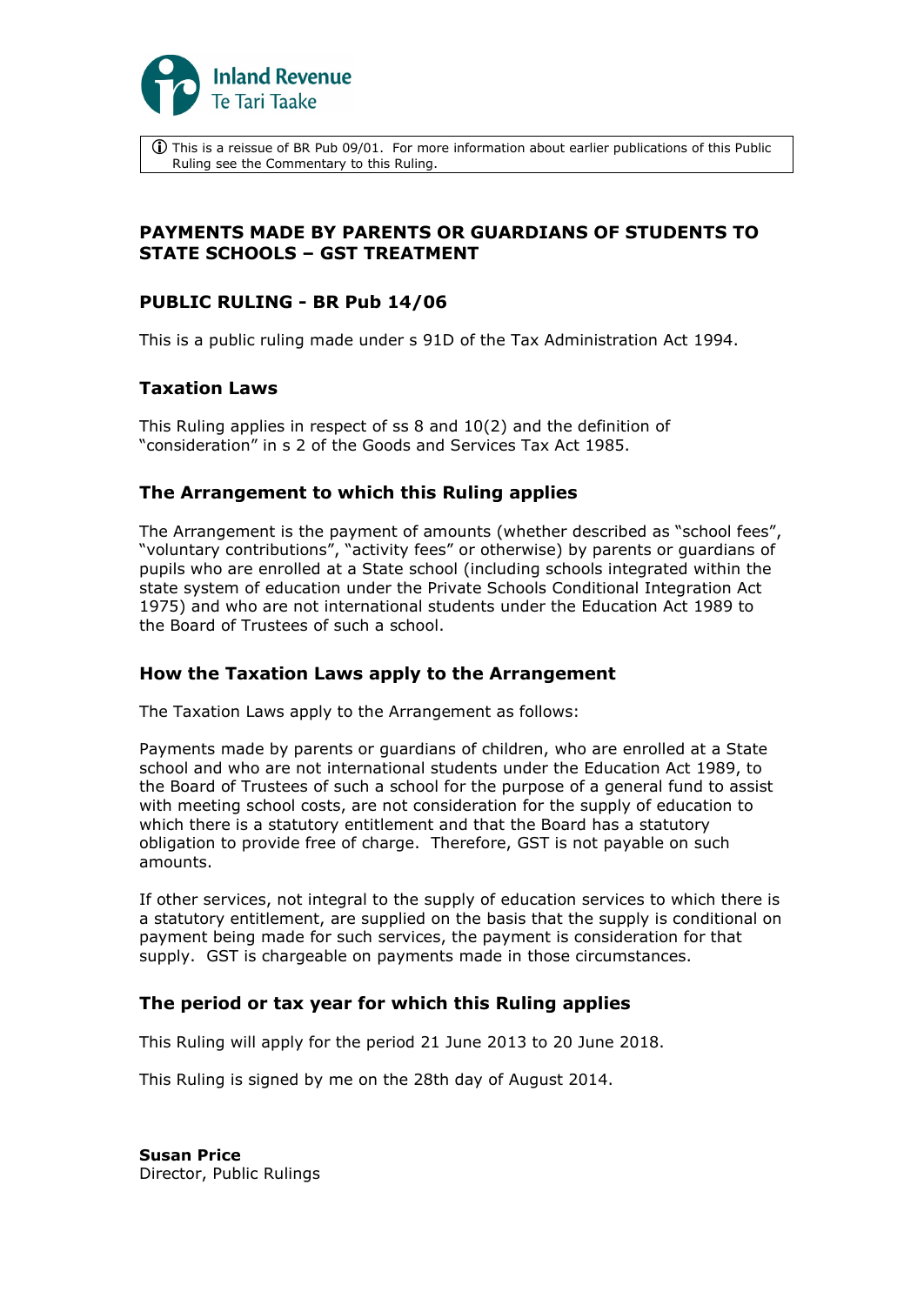# **COMMENTARY ON PUBLIC RULING BR PUB 14/06**

This commentary is not a legally binding statement, but is intended to provide assistance in understanding and applying the conclusions reached in Public Ruling BR Pub 14/06 ("the Ruling").

The subject matter covered in the Ruling was previously dealt with in Public Ruling BR Pub 09/01 (*Tax Information Bulletin* Vol 21, No 3 (May 2009)) and before that in Public Ruling BR Pub 03/04 (*Tax Information Bulletin* Vol 15, No 7 (July 2003)). The Ruling applies for the period from 21 June 2013 to 20 June 2018.

Legislative references are to the Goods and Services Tax Act 1985 unless otherwise stated. Relevant legislative provisions are reproduced in the Appendix to this commentary.

# **Background**

- 1. The Ministry of Education issued an updated circular (Education circular 2013/06) on 13 June 2013 that provides advice on the rights of Boards of Trustees, proprietors, parents and students in respect of requests for donations and other forms of payments in schools. The Education circular explains the types of payments that Boards of Trustees and proprietors can seek from parents and students at state and integrated schools. The circular states that no payments sought from parents are compulsory except for the attendance dues payable to the proprietors of integrated schools and charges by schools for voluntary purchases of goods and services. There should be no charges associated with the delivery of the curriculum and there are no school "fees" or "levies" in state or integrated schools.
- 2. According to the circular, schools may ask parents for contributions for general or specific purposes. In addition, on occasion schools may offer for sale consumables, stationery, clothing and activities that enhance, but are not part of, the delivery of the curriculum. These things can be charged for by the school, but students are not obliged to buy them.
- 3. This Ruling addresses whether payments (however described) made by parents to state and integrated schools are subject to GST.

## *Statutory framework*

- 4. Under s 93 of the Education Act 1989 ("Education Act"), every state school must have a Board of Trustees. State primary and secondary schools are controlled and managed by their Boards of Trustees. A school's Board must perform its functions and exercise its powers so every student at the school can attain their highest possible standard in educational achievement: s 75(1) of the Education Act. Under s 75(2), except to the extent that any enactment or the general law of New Zealand provides otherwise, a school's Board has complete discretion to control the management of the school as it thinks fit. Grants are paid out of public money to Boards for the purpose of administering their schools: s 79 of the Education Act.
- 5. The Private Schools Conditional Integration Act 1975 ("PSCI Act") enables private schools originally established to provide education with a special character to become part of the state system of education as an integrated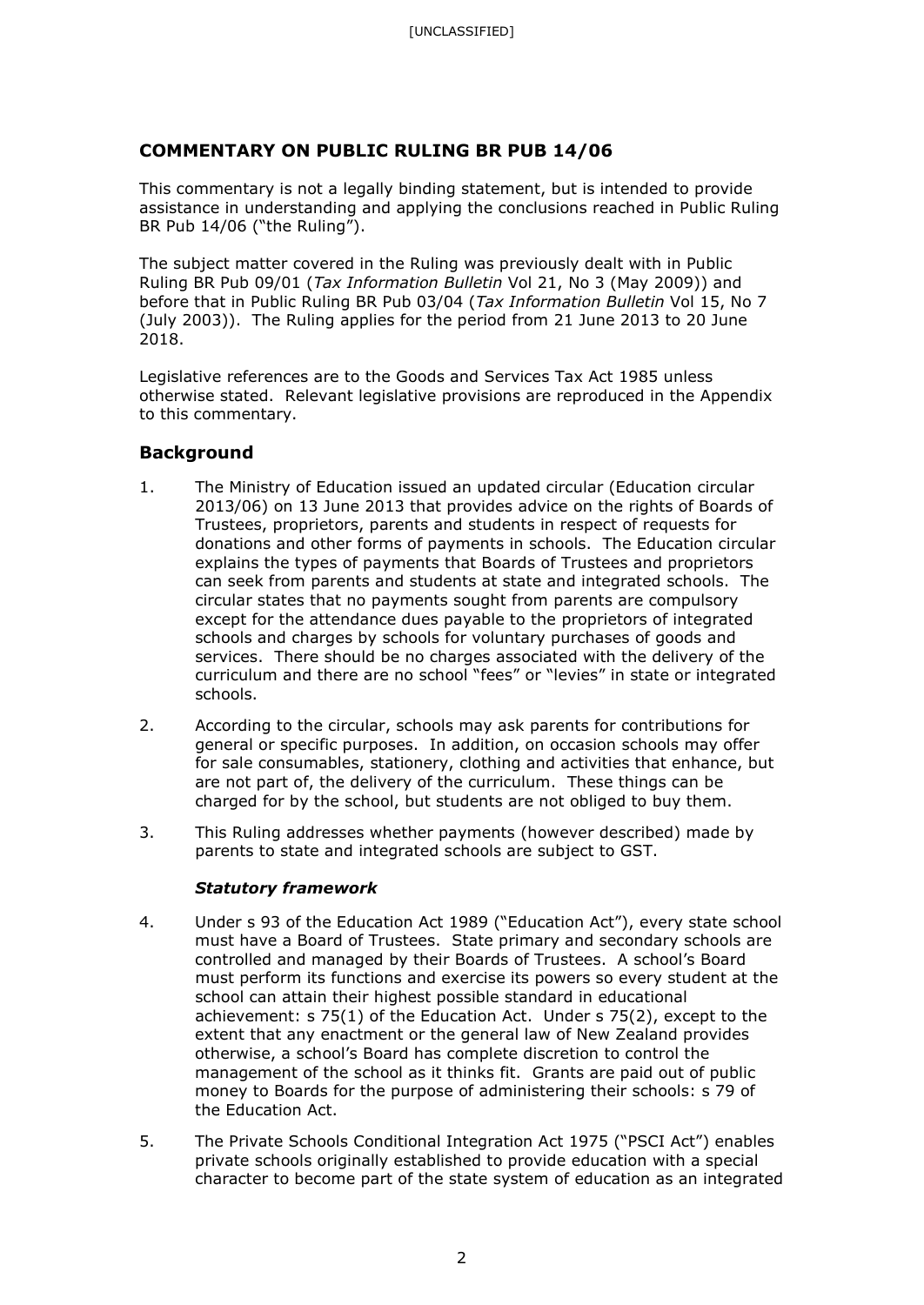school. As with other state schools, an integrated school's controlling authority is its Board of Trustees: s 25(5) of the PSCI Act.

- 6. Every Board must have a written charter. The purpose of the charter is to establish the missions, aims, objectives, directions and targets of the school Board that will give effect to the Government's national education guidelines and the Board's priorities: s 61 of the Education Act.
- 7. The effect of a school charter is that it is an undertaking by the Board to the Minister of Education to take all reasonable steps to ensure the school is managed, organised and administered for the purposes set out in the school charter and the school, its students and community achieve the aims and objectives set out in the school charter: s 63 of the Education Act. A school charter will not take effect if the Secretary for Education determines it is inconsistent with the Education Act or the national administration guidelines: s 63A of the Education Act.
- 8. The national education guidelines are defined in s 60 of the Education Act as being:

all the national education goals, foundation curriculum policy statements, national curriculum statements, national standards, and national administration guidelines, for the time being in force under section 60A

- 9. Section 60A(1)(c) of the Education Act sets out the national administration guidelines, which the Minister may publish from time to time:
	- (c) National administration guidelines, which are guidelines relating to school administration and which may (without limitation)—
		- (i) set out statements of desirable codes or principles of conduct or administration for specified kinds or descriptions of person or body, including guidelines for the purpose of section 61:
		- (ii) set out requirements relating to planning and reporting including—
			- (A) scope and content areas, where appropriate:
			- (B) the timeframe for the annual update of the school charter:
			- (C) broad requirements relating to schools' consultation with parents, staff, school proprietors (in the case of integrated schools) and school communities, and the broad requirements to ensure that boards take all reasonable steps to discover and consider the views and concerns of Maori communities living in the geographical area the school serves, in the development of a school charter:
			- (D) variations from the framework for school planning and reporting for certain schools or classes of schools, based on school performance:
		- (iii) communicate the Government's policy objectives:
		- (iv) set out transitional provisions for the purposes of national administration guidelines.
- 10. Under s 3 of the Education Act, everyone who is not an international student (that is, generally, a New Zealand citizen or resident) is entitled to free enrolment and free education at any state school during the period beginning on their 5th birthday and ending on the 1<sup>st</sup> of January after their 19th birthday.
- 11. Students enrolled at an integrated school are entitled to free education on the same terms and conditions as students enrolled at other state schools: s 35(1) of the PSCI Act. However, the proprietors of an integrated school may require payment of attendance dues as a condition of enrolment and attendance: s 36 of the PSCI Act. The money received from attendance dues can be used only for improvements to the school buildings and associated facilities as may be required by any integration agreement, for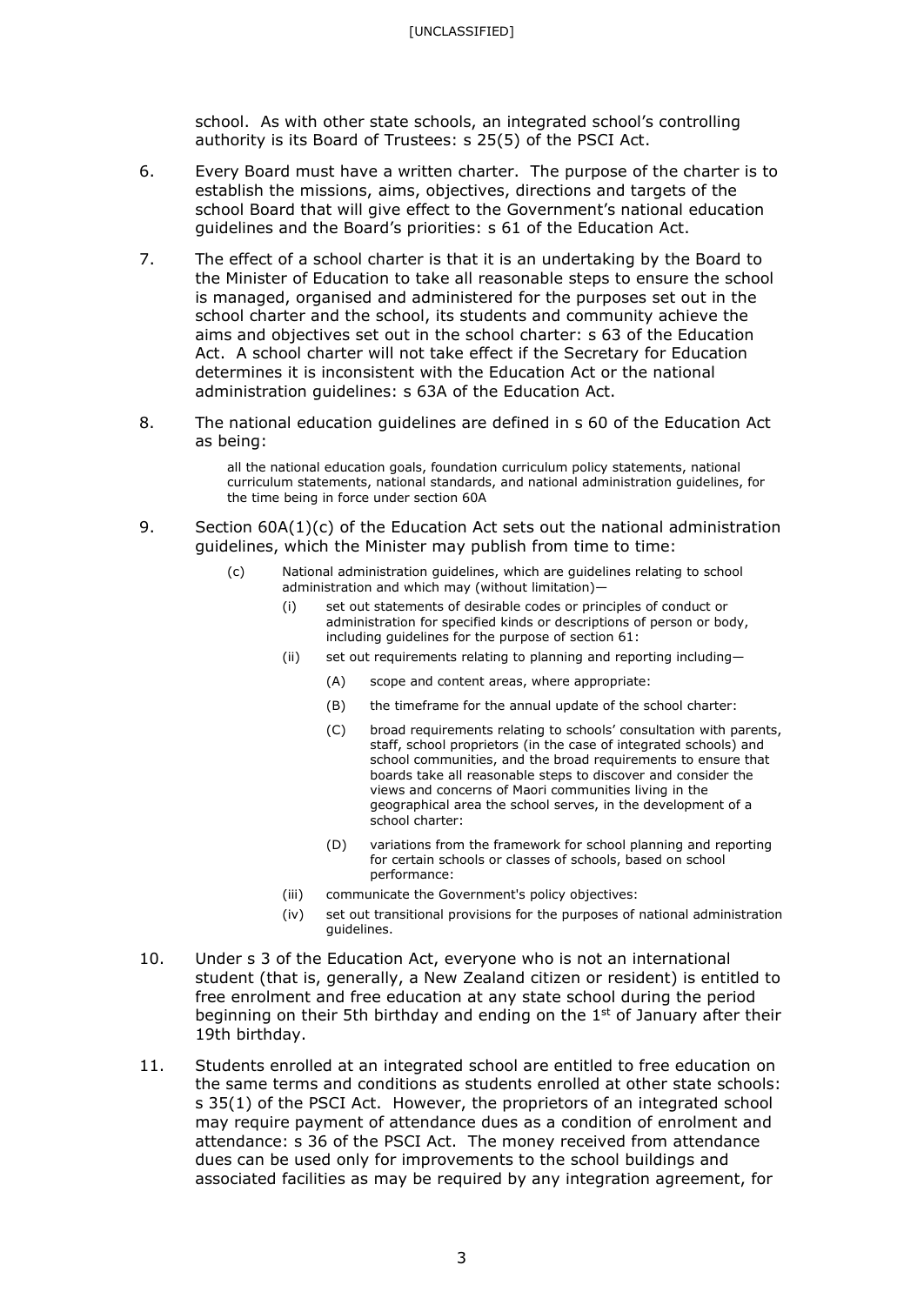capital works required by the Minister of Education under  $s$  40(2)(d) of the PSCI Act and for meeting debts, mortgages, liens or other charges relating to the school premises: s 36(3) of the PSCI Act. Attendance dues paid to the proprietors of integrated schools are subject to GST, being payments to secure the enrolment of a pupil in a school for which the proprietors provide the buildings and ensure the special character: *Turakina Maori Girls College Board of Trustees v CIR* (1993) 15 NZTC 10,032 (CA).

12. Each year, parents or guardians of students enrolled at state schools may be asked by school Boards to pay a nominated amount to assist with meeting school costs. Schools may refer to these payments as "donations", "voluntary contributions", "fees" or the like. In the case of integrated schools, such payments are in addition to attendance dues payable to, and contributions sought by, the proprietors.

# **Application of the legislation**

## **Scheme of the Goods and Services Tax Act 1985**

- 13. Under s 8(1) of the GST Act, GST is chargeable on the supply of goods and services by a registered person in the course or furtherance of a taxable activity carried on by that person by reference to the value of the supply. The value of the supply is the consideration provided for the supply (including both monetary and non-monetary consideration): s 10(2) of the GST Act.
- 14. GST is chargeable on payments made to the Board of Trustees of a state school that is a registered person if such payments are "consideration", as defined in the GST Act. Generally, the Board of Trustees of a state school will be a registered person, as the activities of a school Board are a taxable activity for GST purposes. This is on the basis that every Board of Trustees of a state school is a Crown entity for the purposes of the Crown Entities Act 2004: s 7(1)(d). Under s 2 of the GST Act, a Crown entity is a "public authority" and, pursuant to s 6(1)(b), the term "taxable activity" includes the activities of any public authority. Section 5(6) of the GST Act deems that a school Board (as a public authority) is supplying goods and services where it brings to charge revenue received from the Crown for the supply of outputs (in this case, the supply of education services). For example, the operational funding received by school Boards from the Crown is "revenue from the Crown" and is the consideration for the supply of those services.
- 15. Any other amounts received by a school Board will also be subject to GST where the amount is "consideration" for GST purposes.
- 16. As discussed later in this commentary, a payment from a parent for services that a school Board has a statutory obligation to provide free of charge is not consideration. However, a payment from a parent for other services, not integral to the supply of education services, is consideration. To make this distinction it is necessary to understand what is "consideration" and what education services a school Board has a statutory obligation to provide free of charge.

### **Consideration**

17. The statutory definition of "consideration" is wider than the contract law meaning of the term. In *The Trustee, Executors and Agency Co NZ Ltd v CIR* (1997) 18 NZTC 13,076 (HC), Chisholm J commented in respect of the definition of "consideration" at 13,085: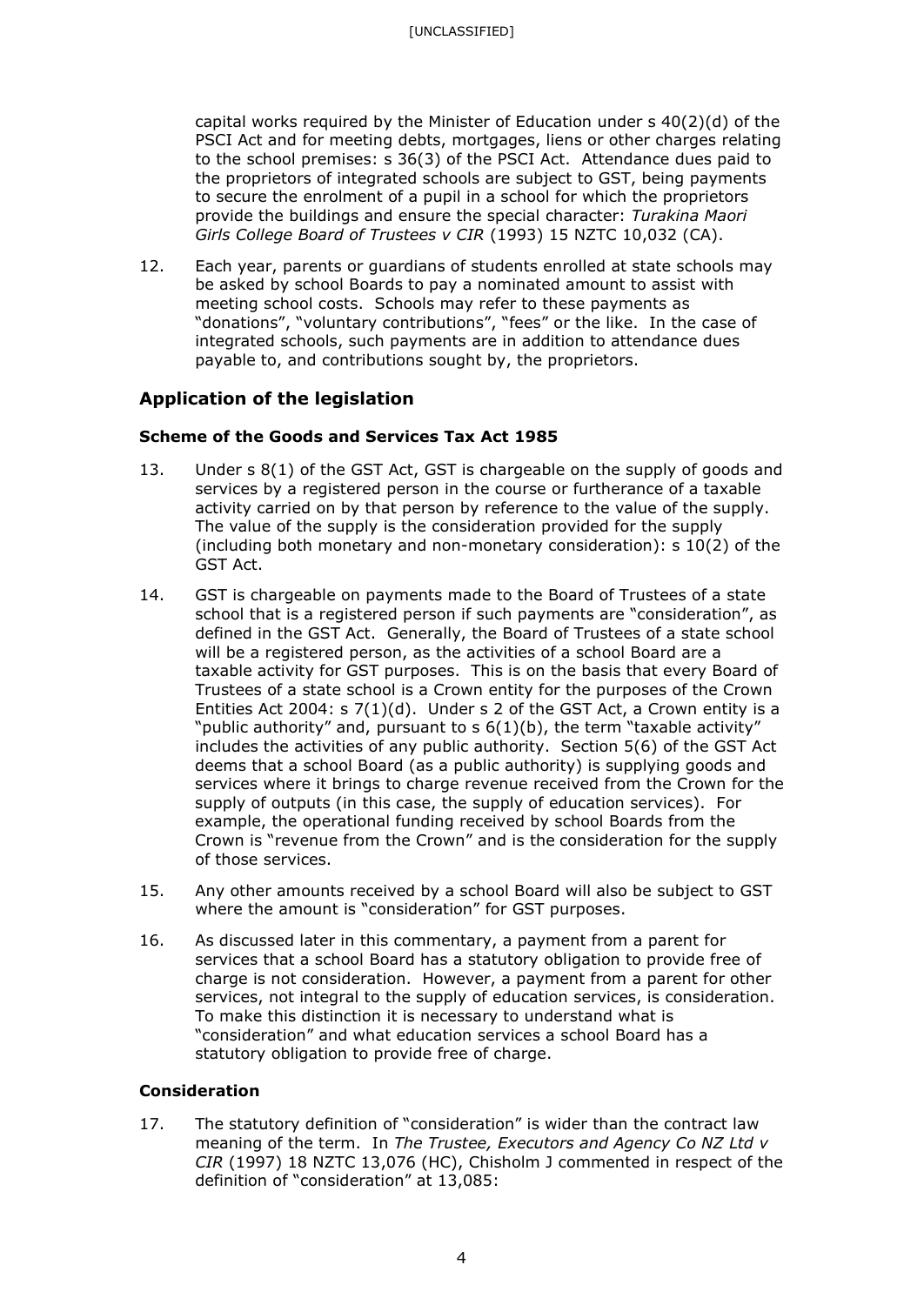#### [UNCLASSIFIED]

In the context of this matter I am not persuaded that it is helpful or appropriate to reflect upon the ordinary meaning of the word. The statutory definition extends the ordinary meaning and it is the scope of the extended statutory definition which needs to be determined.

- 18. The following principles can be drawn from the cases on the statutory definition of "consideration".
	- Under the first part of the definition of "consideration", it is irrelevant whether the payment is voluntary. No contract between the person making the supply and the person providing the consideration is necessary. The supply need not be made to the person who makes the payment: *Turakina*. In *Turakina*, McKay J, referring to the definition, said at 10,036:

It is clear from this definition that the supply of any service for consideration is part of a "taxable activity" under sec 6, even though it is to a person other than the person who provides the consideration. Likewise, the value of the supply is to be measured by the consideration, whether or not the consideration is provided by the person to whom the service is supplied. It is not necessary that there should be a contract between the supplier and the person providing the consideration, so long as the consideration is "in respect of, in response to or for the inducement of the supply".

The supply also need not be made by the person who receives the payment. In the *Trustee, Executors* case, Chisholm J said at 13,086:

> …in my opinion the crucial factor is the strength of the connection between the payment and the supply. If there is sufficient proximity between the supply and payment to satisfy the requirement that the payment is "in respect of" (or "in response to, or for the inducement of") the supply of goods then the payment qualifies as "consideration" notwithstanding that the payment is made to a third party.

- Although the statutory definition of "consideration" is wider than the contract law meaning, not every payment a registered person receives is "consideration" for GST purposes. A distinction is drawn between a payment in respect of the payee's taxable activity and a payment that is consideration for a supply of goods and services: *The Director-General of Social Welfare v De Morgan* (1996) 17 NZTC 12,636 (CA).
- For a payment to be "consideration" within the first part of the definition there must be a sufficient relationship between the making of the payment and the supply of goods or services. See *CIR v NZ Refining Co Ltd* (1997) 18 NZTC 13,187 (CA); *Chatham Islands Enterprise Trust v CIR* (1999) 19 NZTC 15,075 (CA); *Taupo Ika Nui Body Corporate v CIR* (1997) 18 NZTC 13,147 (HC); *Trustee, Executors; Rotorua Regional Airport Limited v CIR* (2010) 24 NZTC 23,979 (HC)*.*
- In *NZ Refining*, Blanchard J said at 13,193:

It is fundamental to the GST Act that the tax is levied on or in respect of supplies. It is not a tax on receipts or on turnover; it is a tax on transactions: *CIR v Databank Systems Ltd*. It is therefore necessary, as Mr Green submitted, to distinguish between supplies and the taxable activity (as defined in s 6) in the course of which they are made. The definition in s 6 itself requires a nexus between a supply and consideration, as does s 10.

The tax itself is levied by s 8 on a supply in the course or furtherance of a taxable activity and is "by reference to the value of that supply". Section 10 provides that the value of a supply is "to the extent of the consideration for the supply" the amount of the money involved or the non-monetary open market value of the consideration. Already, before turning to the definition of "consideration", it can be seen that, again, a linkage between supply and consideration is requisite to the imposition of the tax.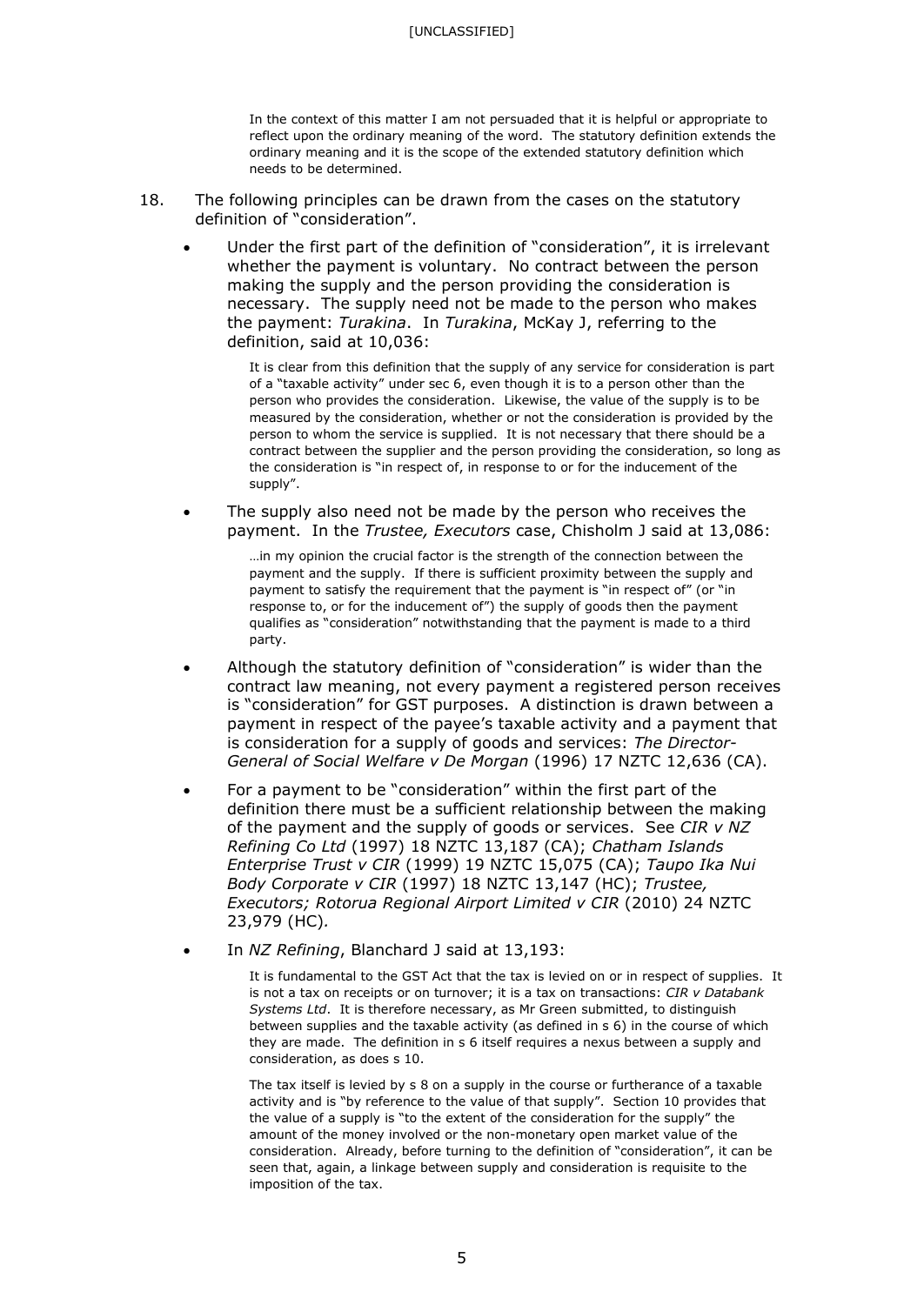**The definition of "consideration", though broad, cannot and does not dispense with that requirement. To constitute consideration for supply a payment must be made for that supply, though it need not be made to the supplier nor does the supply have to be made to the payer.**

**There is a practical necessity for a sufficient connection between the payment and the supply. The mechanics of the legislation will otherwise make it impossible to collect the GST.** [Emphasis added]

- An expectation that the payee will supply goods and services is not enough. It is not sufficient that the person who receives the payment carries out some activity that has the effect of benefiting either the person making the payment or some other person. It is also not sufficient that the payment enables the payee to carry on its activity. Hence, a payment by the Crown to a charitable trust the Crown had established to promote the economic development and well-being of the Chatham Islands' inhabitants and the provision of services in the interests of the community was not consideration for GST purposes. The trustees were fulfilling their fiduciary duties under the trust, and the payment was not an inducement for the performance of services by the trustees: *Chatham Islands*.
- The expression "in respect of, in response to, or for the inducement of" in the definition of "consideration" involves an element of reciprocity: *Taupo Ika Nui*; *Chatham Islands; Rotorua Regional Airport*.
- It is necessary to consider the legal arrangements between the parties to determine whether a payment is consideration. In the *Chatham Islands* case, Blanchard J commented at [17]:

Although the linkage or nexus between a payment and the activity to which it gives rise may be very broad, it is still necessary to have regard to the legal form which is being employed:

... in taxation disputes the Court is concerned with the legal arrangements actually entered into ... not with the economic or other consequences of the arrangements.

(*C of IR v New Zealand Refining Co Ltd* (1997) 18 NZTC 13,187 at p 13,192 citing *Marac Life Assurance Ltd v C of IR* [1986] 1 NZLR 694 at p 706 [also reported as *Marac Life Assurance Ltd v C of IR; C of IR v Marac Life Assurance Ltd* (1986) 8 NZTC 5,086 at pp 5,097, 5,098]. The tax being one on transactions, it is necessary to pay close attention to the legal nature of what has been done.

### **Statutory arrangement relating to provision of education in state schools**

#### *Role and accountability of school Boards*

19. In *Maddever v Umawera School Board* [1993] 2 NZLR 478 (HC), Williams J discussed the role of school Boards at 505:

> The [Education Act 1989] was based on *Administering for Excellence: The Report of the Task Force to Review Education Administration* (the Picot report (1988)) which found that the existing administrative structure of the Education Act 1964 was overcentralised and overly complex. Its recommendations for change were largely implemented in the Education Act 1989, the title of which states that it is "An Act to reform the administration of education". The statute brought about a marked devolution of decision making away from the Minister of Education and the Department of Education so that schools became the basic unit of education administration. The primary mechanisms in the statute to achieve the legislative objectives were the novel concept of Boards of Trustees who were given by s 75 broad powers to manage schools and the idea of the school charter.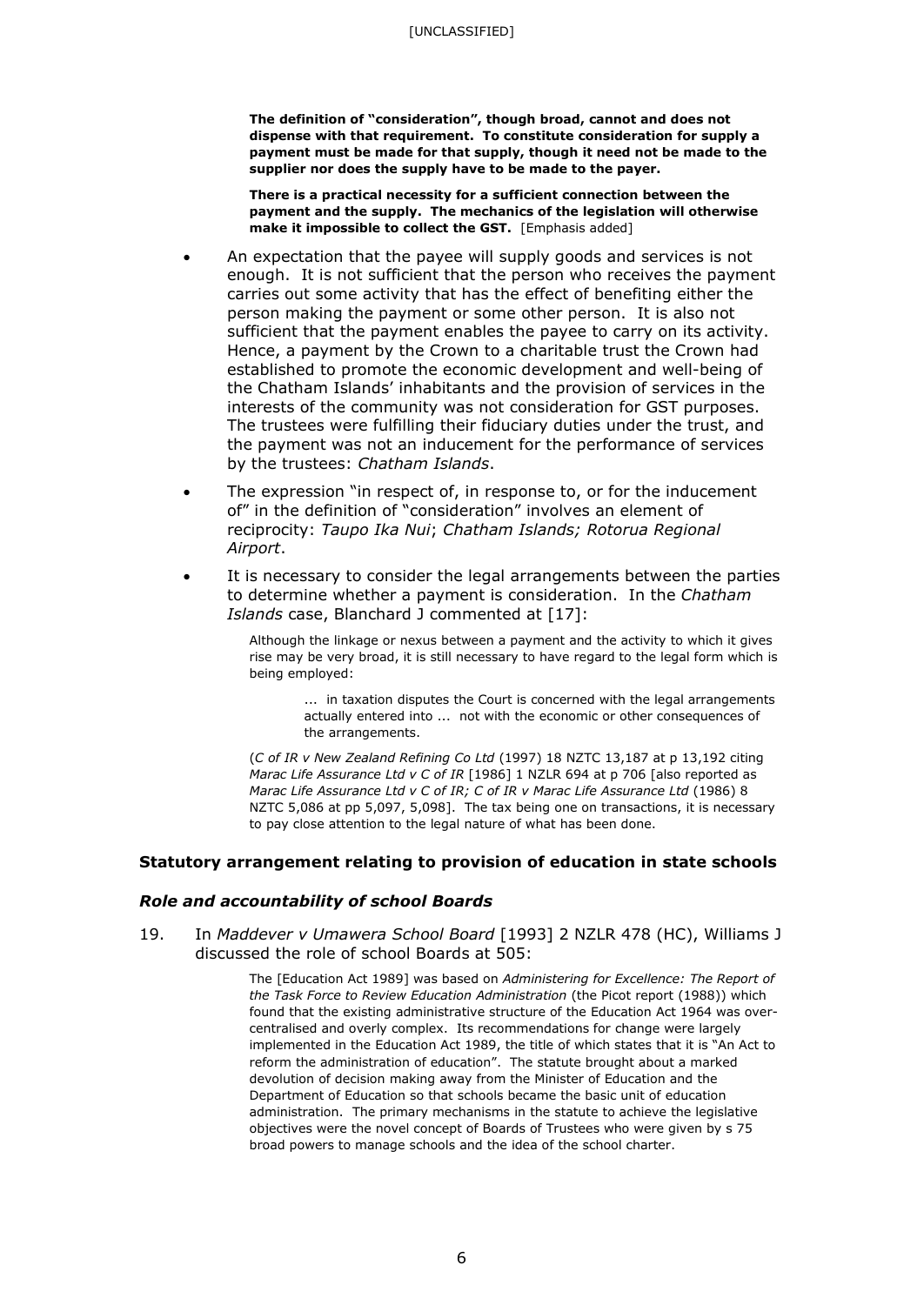20. Williams J then referred to the requirements relating to charters in s 61 of the Education Act and went on to say at 505:

> It is thus clear that the [Education Act 1989] contemplates that the board, in consultation with the Minister, should have a significant role in determining the school's educational goals and a degree of independence in deciding how those goals should be achieved. While the Ministry of Education influences a school's broad objectives through the application of the national educational guidelines established under s 60A … and the Minister also has a power of approval of school charters, the guidance thus provided is in rather general terms. It is for the parents, staff and other persons to largely determine the distinctive character of the charter for a particular school.

- 21. Williams J noted that the accountability of school Boards was achieved in several ways, including the requirement that Boards must adhere to their charters.
- 22. The policy of the Education Act, therefore, is to decentralise the administration of education so that Boards of Trustees are responsible for the control and management of the schools. Although school Boards have considerable power to manage schools, such powers are subject to any enactment and the law of New Zealand: sections 72 and 75(2) of the Education Act. The Education Act provides for several ways to achieve accountability by Boards, including the obligation for Boards to adhere to their school charters (which must incorporate guidelines specified by the Minister of Education for the education services to be provided).

### *What are education services?*

23. The term "education" is defined in the *Concise Oxford Dictionary* (12<sup>th</sup> ed, 2011) as:

> the process of educating or being educated.  $>$  the theory and practice of teaching.  $>$ information about or training in a particular subject.

- 24. It is possible to define the limits of the obligation of school Boards to provide education services (and, therefore, the scope of the entitlement to free education). The national education guidelines issued by the Minister of Education specify:
	- the outcomes desired from the school system;
	- the policy concerning teaching, learning, and assessment for the purposes of underpinning and giving direction to how curriculum and assessment responsibilities are to be managed;
	- the subjects in which education is to be provided (including areas and levels of knowledge).
- 25. The Minister of Education specifies through national education guidelines or by regulation, in broad terms, the type, level, and standard of instruction or education to be provided in state schools.
- 26. Every school must have a school charter. The purpose of the charter is to establish the missions, aims, objectives, directions and targets of the school Board that will give effect to the Government's national education guidelines and the Board's priorities: s 61 of the Education Act. Although the Board has a significant role (through the preparation of the school's charter) in determining the school's aims and objectives and how these are to be achieved, the charter does not take effect if the Secretary for Education determines that it is inconsistent with the Education Act or the national administration guidelines: s 63A of the Education Act. The effect of a school charter is that it is an undertaking by the Board to the Minister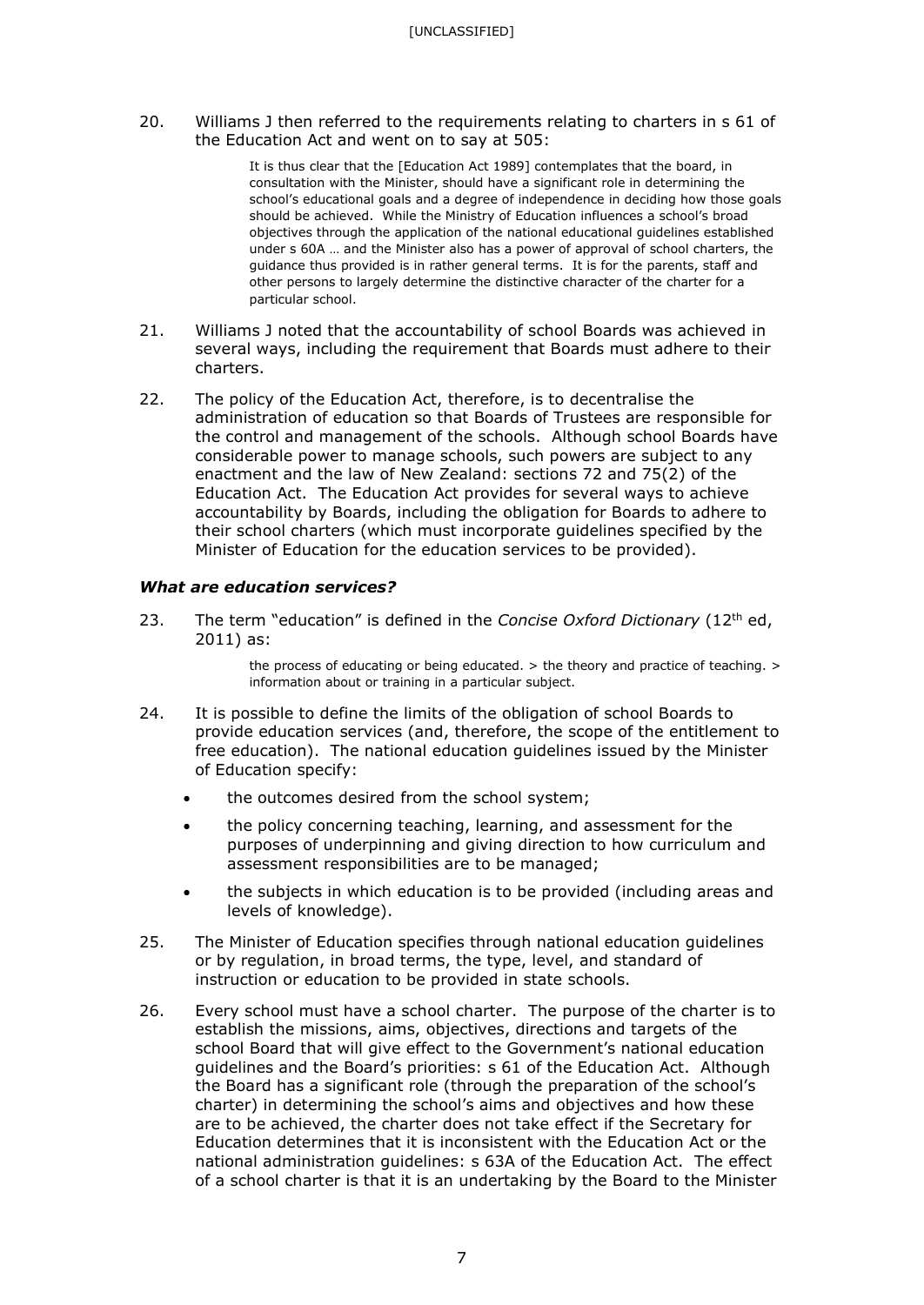of Education to take all reasonable steps to ensure the school is managed, organised and administered for the purposes set out in the school charter and the school, its students and community achieve the aims and objectives set out in the school charter: s 63 of the Education Act.

27. Therefore, school Boards have an obligation to provide education that complies with the requirements of the national education guidelines. New Zealand citizens and residents (or children who are otherwise domestic students and not international students under the Education Act 1989) have a statutory right to free enrolment and free education at any state school: s 3 of the Education Act 1989. The provision of free education in state schools is supported by a grant by the Crown: s 79 of the Education Act.

### *Ministry of Education circular*

- 28. The Ministry of Education (which is responsible for developing the national education guidelines and reviewing school charters) issued on 13 June 2013 a circular (Education circular 2013/06) to Boards of Trustees and principals of state and integrated schools and the proprietors of integrated schools on the rights of Boards, proprietors, parents, and students in respect of requests for donations and other forms of payments in schools. The Ministry's views are as follows.
	- No payments sought from parents are compulsory except for the attendance dues payable to the proprietors of integrated schools and charges by schools for voluntary purchases of goods and services. When communicating with parents, Boards of Trustees must clearly distinguish between requests for donations and charges. The Ministry of Education stated in Education circular 2013/06 that:

Requests for payment must make a clear distinction between attendance dues, charges, and donations - and between Board of Trustees' and Proprietors' items.

Ideally, invoices should specify attendance dues (for state-integrated schools) and charges for agreed optional goods or services only. Strictly speaking, Boards of Trustees and Proprietors cannot "invoice" donations as non-payment of donations does not give rise to a debt that is owed. On the other hand, it can make practical sense to list all requests for payments in a single document. In such cases, it must be made very clear which payments are voluntary and which are not. It is misleading to include a donation within a total which is described as "owed" by a family.

- No charge may be imposed for materials used in delivering the curriculum, such as photocopying charges, charges for using musical instruments or computer facilities. The most a school Board could do is ask for a donation in the same way as it does for a general donation. This is because the statutory right to free education implies that there should be no charge for materials or equipment used in the delivery of the curriculum. However, students may be charged for the hire of musical instruments owned by the school and used outside the delivery of the music curriculum. A charge may be made for costs involved in project work (such as the production of a T-shirt in a design class) but only if the student agrees to take ownership of the finished product. Schools cannot insist that the students take the finished product home.
- No charge may be imposed for a student's attendance at a school camp that is part of the school's curriculum, including part of the content of a particular course at the school. The Ministry of Education considers it is reasonable for parents to be asked to contribute towards the cost of food and towards the costs that are involved in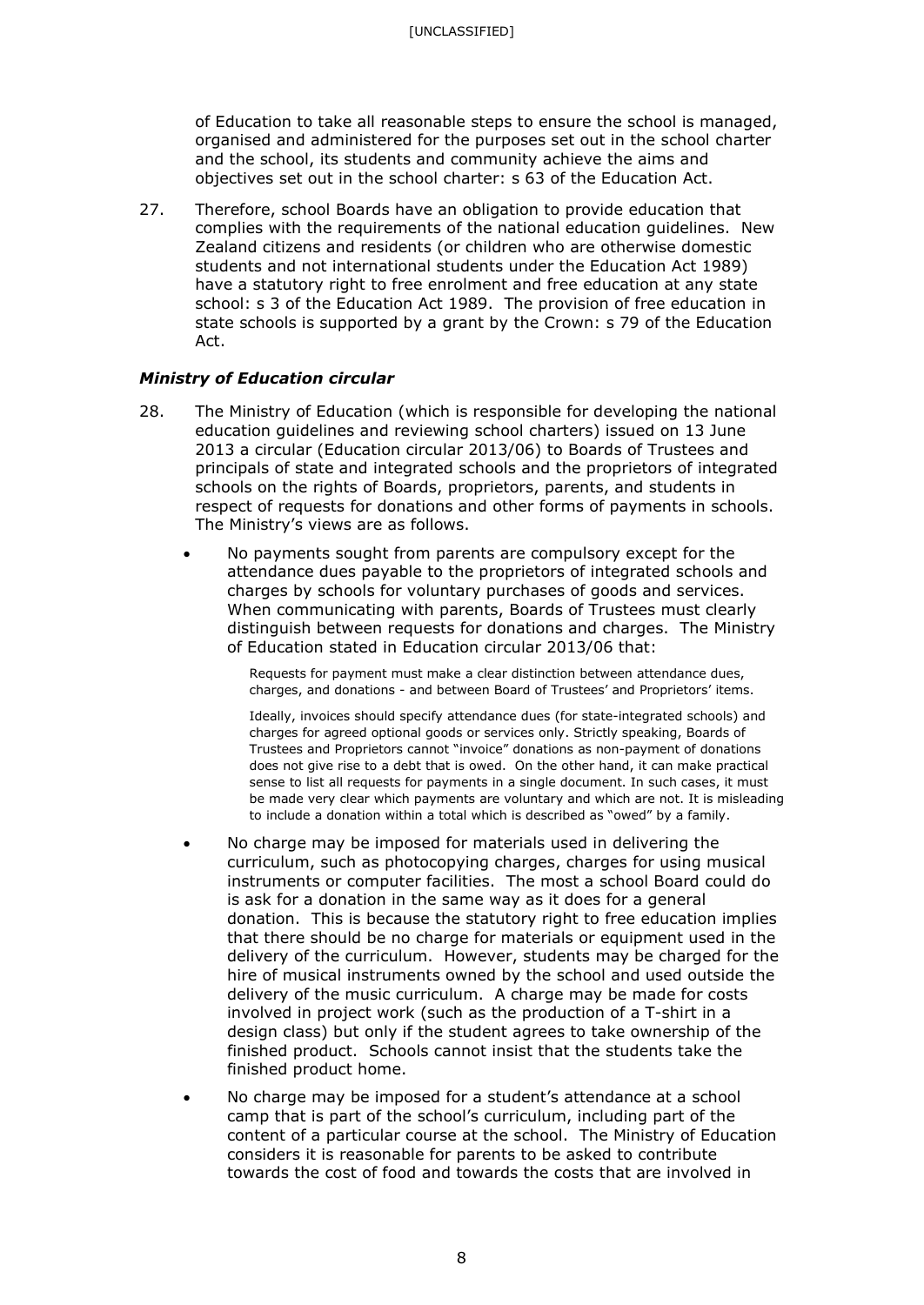travel to and from the camp. Such a request is a request for a donation. Students may not be excluded from attending a camp that is part of curriculum delivery. If students are given the choice of participating in a school camp that does not form part of the delivery of the curriculum, a charge may be imposed by the school.

• Students should not be excluded from activities organised away from school as part of the curriculum (for example, field work in geography, biology and outdoor education programmes) because of an inability or unwillingness to pay. The Ministry of Education stated in Education circular 2013/06 that:

> It is reasonable to request parents to pay a donation towards the travel costs which are connected with such activities as geography and biology and outdoor education programmes, provided that staff have made every effort to minimise costs by ensuring that the activities are held as close to the school as possible.

> Students may not be excluded from entry into a subject or participation in trips that are part of the curriculum delivery because of an inability or unwillingness to pay.

- Boards cannot require a student to purchase a workbook that accompanies a course and in which answers are written. Boards of Trustees may sell workbooks, but purchase cannot be compelled. Once a parent has opted to purchase, the cost becomes an enforceable charge. The Ministry of Education states in Education circular 2013/06 that if a workbook is made compulsory then a Board of Trustees may only ask for a donation towards the costs.
- No charge may be imposed for programmes such as Reading Recovery, English for Speakers of Other Languages, special education services (speech therapy, behaviour or learning difficulties), or music tuition from Itinerant Teachers of Music. In Education circular 2013/06, the Ministry of Education notes that additional resourcing is provided to schools for these programmes as part of the conventional curriculum or through the Ongoing Resourcing Scheme, Specialist Education Services, or Special Education Grant.
- No charge may be imposed where secondary schools purchase tertiary level courses that they offer to senior students as part of the school programme. However, where the school merely facilitates a student's enrolment in a tertiary course, meaning the student would be enrolled only part time at the school, the student would be required to pay the fees associated with the tertiary course.
- A charge may be imposed for in-school activities at which attendance is voluntary and conditional on payment being made, such as performances by visiting drama groups, lunchtime sport or education outside the classroom (EOTC) opportunities.
- Under the national education guidelines Boards are required to report on student progress and Boards are subject to the Official Information Act 1982 and Privacy Act 1993. Therefore, Boards are not entitled to withhold items such as students' reports or leaving certificates to encourage parents to pay school donations or resolve unpaid debts for goods or services the school has provided.
- 29. The Commissioner accepts the Ministry of Education's views, as expressed in Education circular 2013/06. The supply of services that are necessary to the supply of education services (in which a school Board has an obligation under its charter to provide instruction and in which participation by students is compulsory) are within the scope of education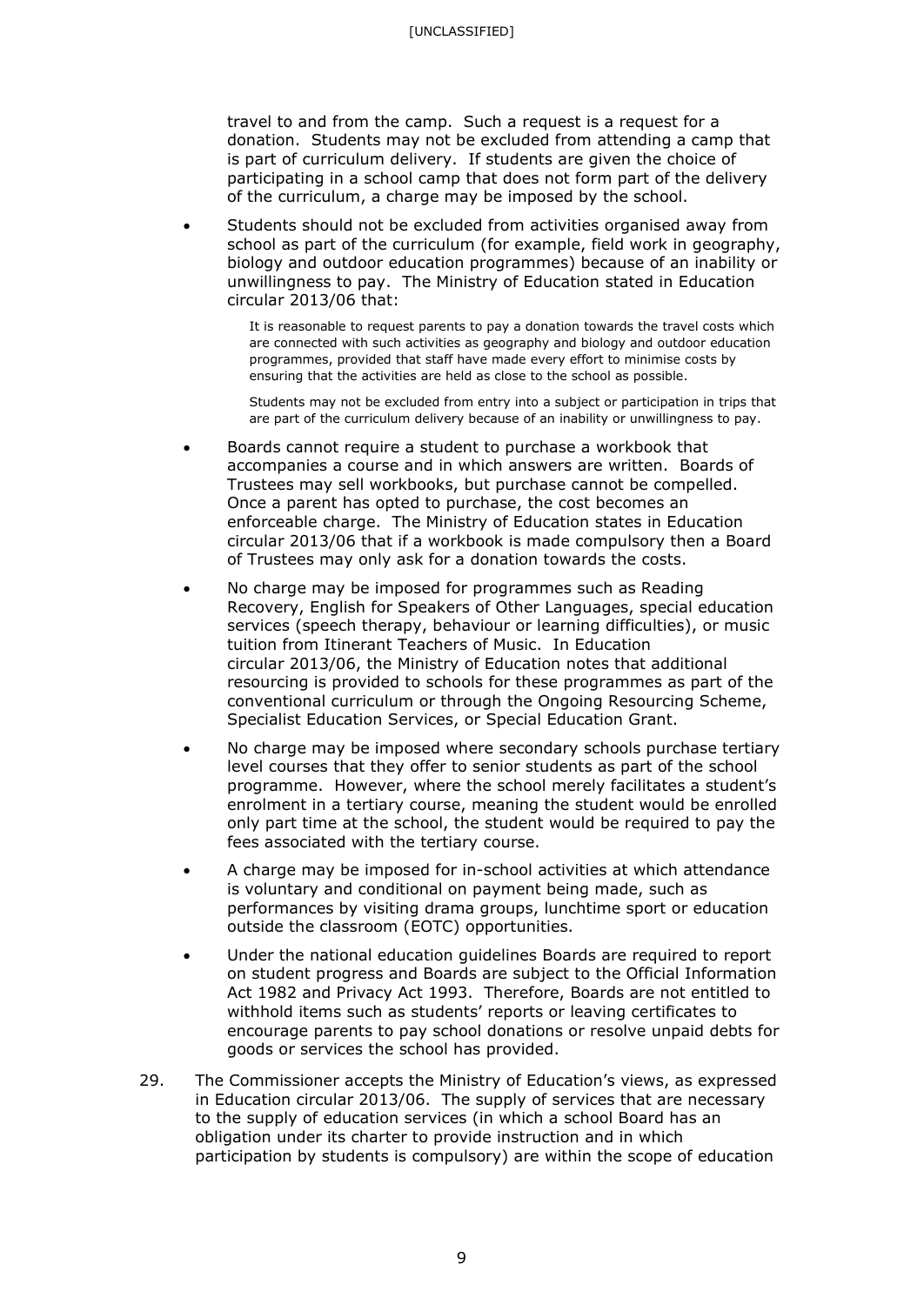services to which there is a statutory entitlement to receive free of charge. Services that are necessary to the supply of education services include:

- the use of materials or goods necessary for delivering the curriculum (for example, the use of computers, photocopying charges for materials used in delivering the curriculum, and materials for practical subjects (such as woodwork));
- the right to participate in activities that are a compulsory part of the curriculum (for example, camps that are part of the curriculum or fieldwork in geography or biology); and
- the provision of programmes such as Reading Recovery, English for Speakers of Other Languages, and special education services (for speech therapy or behavioural or learning difficulties).
- 30. There is a distinction between the supplies described above and supplies made in circumstances where the supply made is not necessary to the supply of education services and students have a choice as to whether to receive the supply. Examples of such supplies include:
	- Goods supplied where there is a very clear take-home component, such as stationery or materials, where a student is entitled to ownership of a finished product from practical classes, such as woodwork. In such circumstances a school may not insist that the student take ownership of such goods.
	- Attendance at, or participation in, activities that are voluntary.

### **Whether sufficient relationship between payment and a supply**

- 31. Pursuant to s 5(6) of the GST Act, where a school Board brings to charge as revenue amounts received from the Crown, such as operational grants for the supply of education services, that supply is deemed to be a supply for GST purposes. The amounts paid by the Crown are consideration, being a payment made in respect of the supply of services.
- 32. The grant the Crown provides for the supply of education services in terms of the undertaking given to the Minister of Education may be taxed only once, but GST is chargeable on any separate supply the Board makes to parents: *Case R34* (1994) 16 NZTC 6,190; *Suzuki NZ Ltd v CIR* (2001) 20 NZTC 17,096 (CA).
- 33. In *Suzuki*, the taxpayer had an obligation to repair defective vehicles under a warranty the taxpayer gave to its customers. In turn, the taxpayer had a warranty from its parent company (from which the taxpayer had purchased the vehicles) and had received payments from the parent company for carrying out the obligations of the parent company under the parent company's warranty. There were two separate supplies: the supply of repair services under the warranty to customers and the supply of repair services to satisfy the obligations of the parent company under its warranty. As two separate supplies were made, the Court of Appeal did not accept that the Commissioner had sought to impose tax on the same supply (at [24]).
- 34. The Court of Appeal said at [23]:

This is simply an instance of the common enough situation in which performance obligations under two separate contracts with different counter-parties overlap, so that performance of an obligation under one contract also happens to perform an obligation under another. In such case a supply can simultaneously occur for GST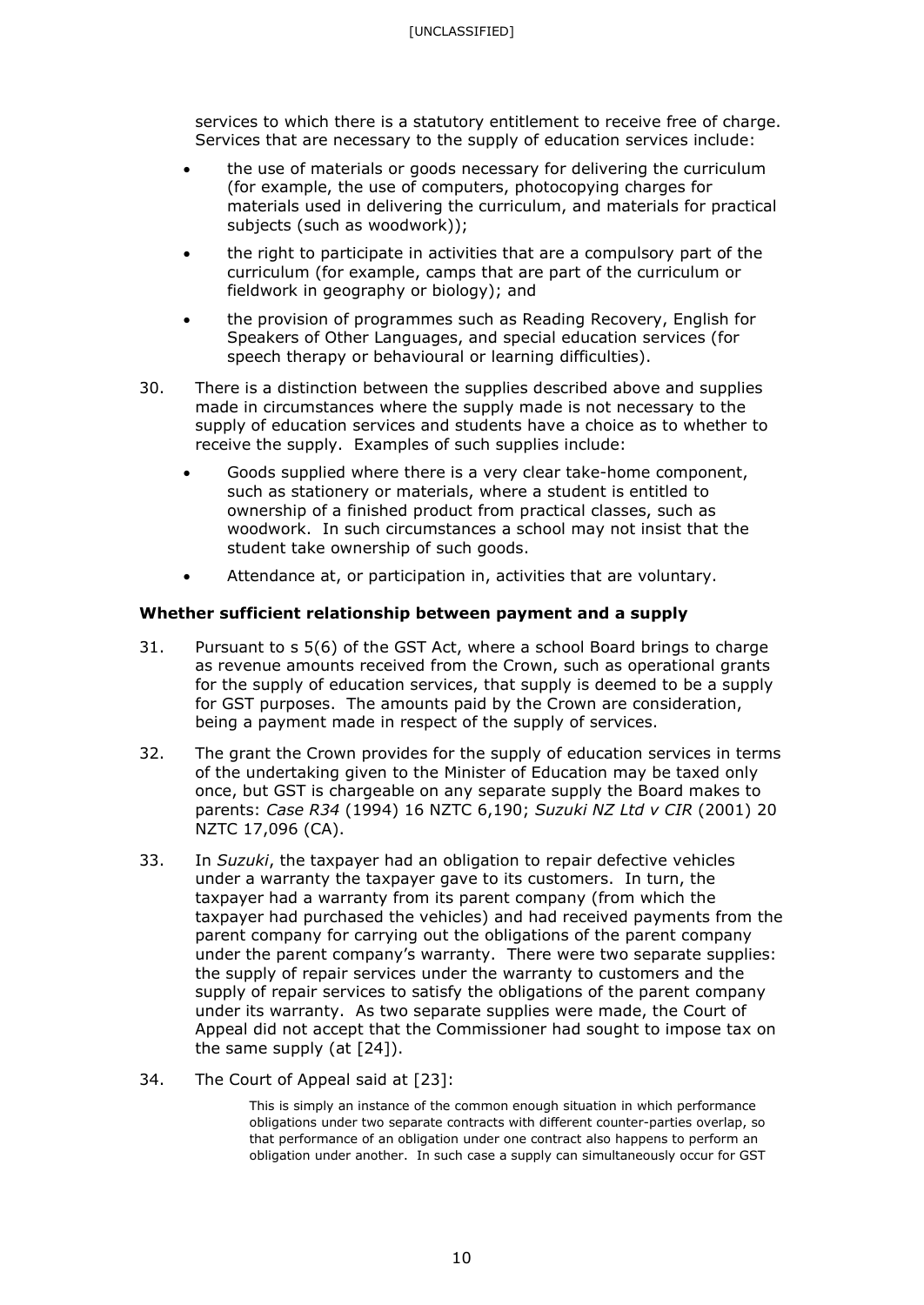purposes under both contracts. There is a nexus in both cases between the performance and the consideration given by the other party.

- 35. In some circumstances an existing statutory obligation may mean that there is an insufficient relationship between the payment and a supply. Two GST cases have related to a situation where the parties had statutory rights or obligations outside any contractual relationship there might have been between the parties: *Television NZ Ltd v CIR* (1994) 16 NZTC 11,295 (HC); *Case U1* (1999) 19 NZTC 9,001.
- 36. The *Television NZ* case concerned payments the Department of Maori Affairs made to the Broadcasting Council (whose assets and liabilities were later vested in Television New Zealand) for the purpose of a training scheme operated by the Broadcasting Council (and later Television New Zealand) for Maori trainees. The taxpayer's argument was that a supply had not been made for the payment because, in collaborating with the Department of Maori Affairs, the Broadcasting Council was merely discharging a statutory obligation to be a good employer (which included operating a personnel policy that complied with the principle of being a good employer, including recognition of the aims and aspirations of Maori, the employment requirements of Maori, and the need for greater involvement of Maori as employees of the Broadcasting Council).
- 37. Tompkins J held that the Broadcasting Council had made a supply of services, being the provision of the training programme. There was a contractual obligation to provide the services, and the fact the supply was in accordance with the statutory obligations of the Broadcasting Council did not affect the conclusion that a supply was made under the contract.
- 38. Under contract law, the performance of a statutory duty is not consideration, although the undertaking of something more than the bare discharge of the duty can be good consideration: *Ward v Byham* [1956] 2 All ER 318 (CA); *Williams v Williams* [1957] 1 All ER 305 (CA). The *Television NZ* case is consistent with that principle. There was reciprocity between the Broadcasting Council and Department of Maori Affairs. Payment would not have been made if the services had not been provided. The Broadcasting Council had discretion about how it would carry out its statutory obligation to be a good employer. The provision of training services under the agreement with the Department of Maori Affairs was in accordance with the Broadcasting Council's statutory obligations, but there was no direct and specific statutory obligation to provide the training.
- 39. In *Case U1*, the taxpayer had granted a lease under which the tenant had an obligation to pay rates (in addition to rental). The tenant was an "occupier" under the Rating Powers Act 1988 (being the lessee of a property under a lease for a term of not less than 12 months). Under that Act the occupier had primary liability to pay rates. The issue in *Case U1*  was whether the payment of rates formed part of the consideration for the lease. (Hence, the issue considered in *Case U1* is slightly different from that considered in the *Television NZ* case.) Judge Barber considered and rejected the argument that the payment of rates was consideration (as the obligation contained in the lease to pay rates was "in respect of" the lease). He also rejected the argument that the payment of rates by the lessee was part of the inducement to persuade the landlord to lease the farm at the rental figure agreed on and was also part of the lessee's response to the granting of the lease. Judge Barber considered that the lease merely recorded the legal position and was not consideration, as the payment of rates by the lessee satisfied the lessee's own statutory obligation rather than an obligation of the lessor. (However, the payment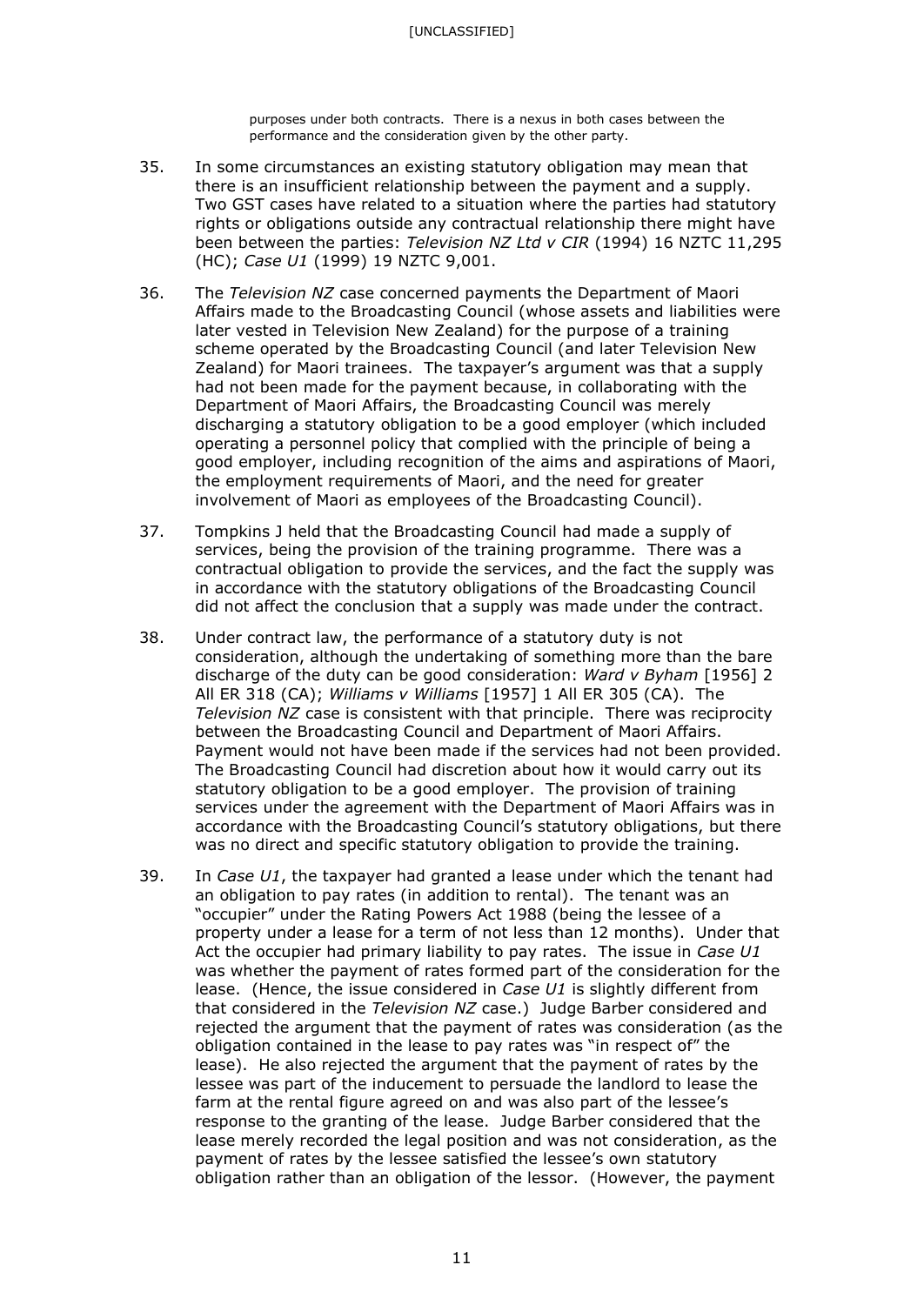of rates by a lessee under a lease would be part of the consideration for the lease if the lessor was primarily liable for the payment of rates and the lessee had accepted an obligation under the lease to meet the lessor's liability.)

- 40. In the *Television NZ* case, the statutory obligation was expressed in general terms. However, in *Case U1*, the lessee had a specific statutory obligation to pay rates.
- 41. Payments made by parents or guardians may supplement the Crown grant to the school. School Boards have a considerable degree of autonomy as to how their funds are used. How the amounts paid are used is not the test of whether a supply is made for the payment: *Chatham Islands. Turakina* also confirms that how payments are used does not determine the nature of the supply for the payments. In *Turakina*, the court (at 10,037) rejected the taxpayers' argument that because attendance dues were applied to meet mortgage obligations of the proprietors of the schools, the attendance dues were paid for exempt supplies (being the payment or collection of any amount of interest, principal, or any other amount in respect of a debt security in terms of ss 14(1)(a) (previously s  $14(a)$ ) and  $3(1)$ (ka) of the GST Act).
- 42. There is an expectation that amounts paid by parents will be used for the purposes of the school. However, the Commissioner considers that, as the supply of education services is not conditional on payment being made by parents and as students have a statutory right to receive education services in a state school free of charge if they are domestic students, there is an insufficient relationship between the payments and the supply of education services to which there is a statutory entitlement. In addition, the Commissioner considers that when the payments made by parents are not made for any particular purpose and the school Boards do not undertake any obligations in return for payment, this supports the conclusion that there is not a sufficient relationship between the payment and any other supply: *Chatham Islands*.
- 43. Some school Boards may attempt to collect amounts unpaid by withholding items (for example, reports, leaving certificates or school magazines) until payment is made. It is possible to argue that, although school Boards have an obligation to the Minister of Education to supply education services, if there is a threat to withhold education services unless payment is made, there is a separate obligation to parents to supply education services under a separate transaction with the parents. On that basis it could be argued that the payments are consideration, being a payment for the inducement of the supply of education services.
- 44. The relationship between the pupils and the school Board is based at least partly on the Education Act: *Grant v Victoria University of Wellington* [2003] NZAR 185 (HC); *A-G v Daniels* [2003] 2 NZLR 742 (CA). There is a statutory right to free education. School Boards have a corresponding statutory obligation to provide education in state schools free of charge. Although Boards may represent that education services would not be supplied if payment is not made, the true legal nature of the transaction is that the Board cannot require payment for the supply of education services as students have a statutory entitlement to receive education free of charge. In the *Chatham Islands* case, Tipping J commented at [25]:

GST is payable on transactions. When deciding whether a particular transaction is of a kind which attracts GST, it is important to analyse carefully its legal characteristics.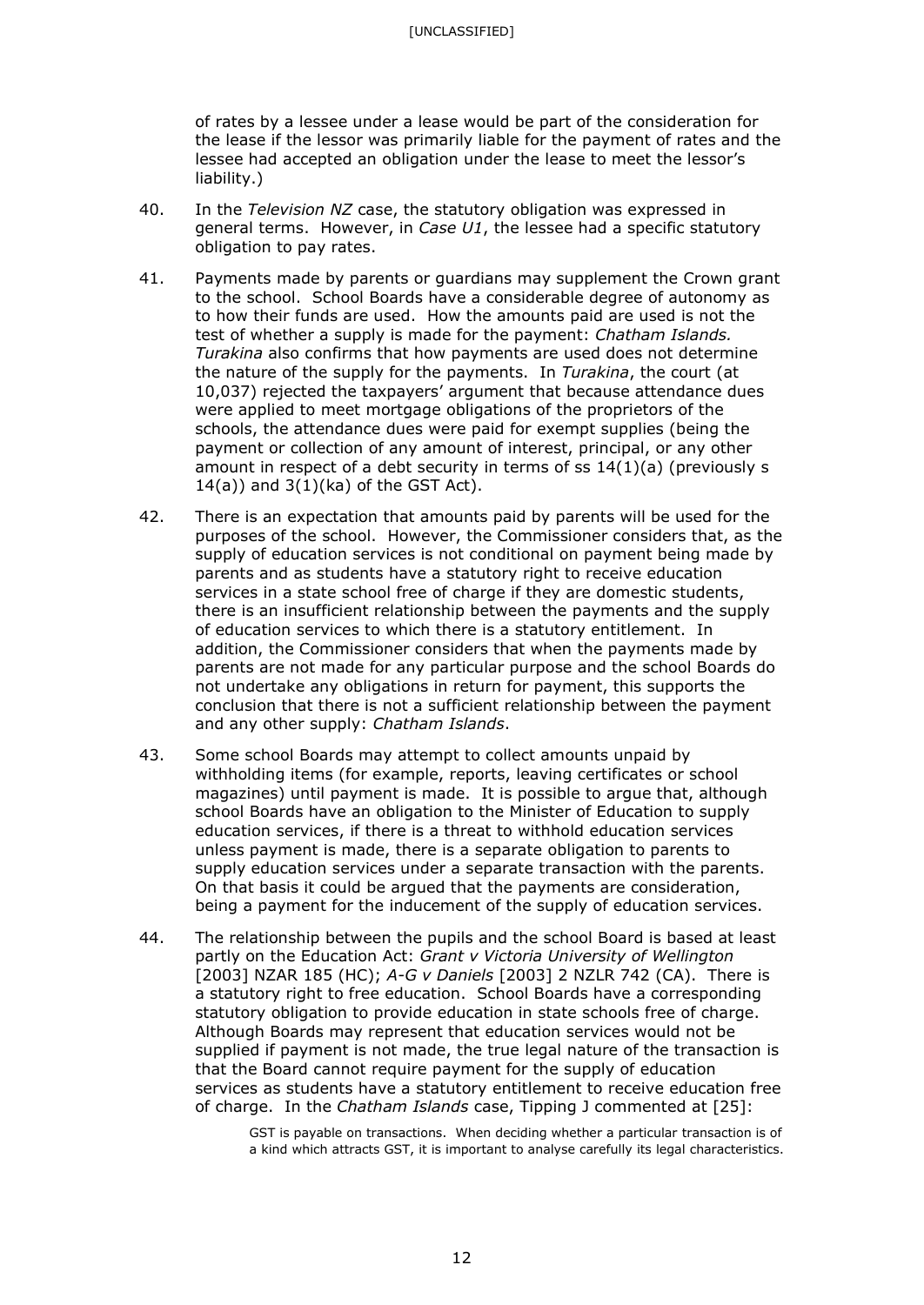- 45. A person may waive a statutory benefit conferred on that person under a statute if the waiver does not infringe some public right or public policy: *Bowmaker Ltd v Tabor* [1941] 2 All ER 72 (CA); *Reckitt & Colman (NZ) Ltd v Taxation Board of Review* [1966] NZLR 1032 (CA). To determine whether a statutory right to free education can be waived, it is appropriate to consider whether the purpose of the legislation under which the right is conferred would be infringed by the waiver or contracting out: *Johnson v Moreton* [1978] 3 All ER 37 (HL); *Lieberman v Morris* (1944) 69 CLR 69 (HCA).
- 46. Sections 20 and 25 of the Education Act require all New Zealand citizens and residents between the ages of 6 and 16 to be enrolled at a stateregistered school and to attend the school. Private schools must satisfy requirements as to the suitability of premises, staffing, equipment, and curriculum and, in order to be registered, must give students tuition no lower in standard than that of tuition given to students enrolled at state schools: s 35A of the Education Act. The purpose of the PSCI Act was to enable private schools, originally established to provide education of a special character, to be brought within the state system of education as integrated schools. As with other schools in the state system, the Board of an integrated school is responsible for providing education free of charge to its pupils.
- 47. Parents can choose to have their children educated at non-state schools. It could be argued that in that sense the statutory entitlement to free education can be waived. However, the public policy objective expressed in the Education Act is that all children are to receive education of a minimum standard. The provision of public funding for education and the entitlement to free education are intended to ensure that cost is not a barrier to access to education. That free education is provided for a public purpose is confirmed by the 1993 statement of national education goals (*New Zealand Gazette* No 58, 29 April 1993), which states:

**Education is at the core of our nation's efforts to achieve economic and social progress. In recognition of the fundamental importance of education, the Government sets the following goals for the education system of New Zealand**.

1. The highest standards of achievement, through programmes which enable all students to realise their full potential as individuals, and to develop the values needed to become full members of New Zealand's society.

#### 2. **Equality of educational opportunity for all New Zealanders, by identifying and removing barriers to achievement …**

…

6. Excellence achieved through the establishment of clear learning objectives, monitoring student performance against those objectives, and programmes to meet individual need. [Emphasis added]

- 48. Therefore, it can be argued that the right to free education is not solely a private right. If Boards were able to impose a requirement for the payment of "fees" and individual parents were able to waive the right to free education, the purpose of the legislation would be infringed.
- 49. Although school Boards have wide discretion to manage and control schools, such powers cannot be exercised in a manner inconsistent with a statutory provision: s 72 and 75(2) of the Education Act. The Commissioner's view is that school Boards do not have the power to require payment as a condition of the provision of education or any other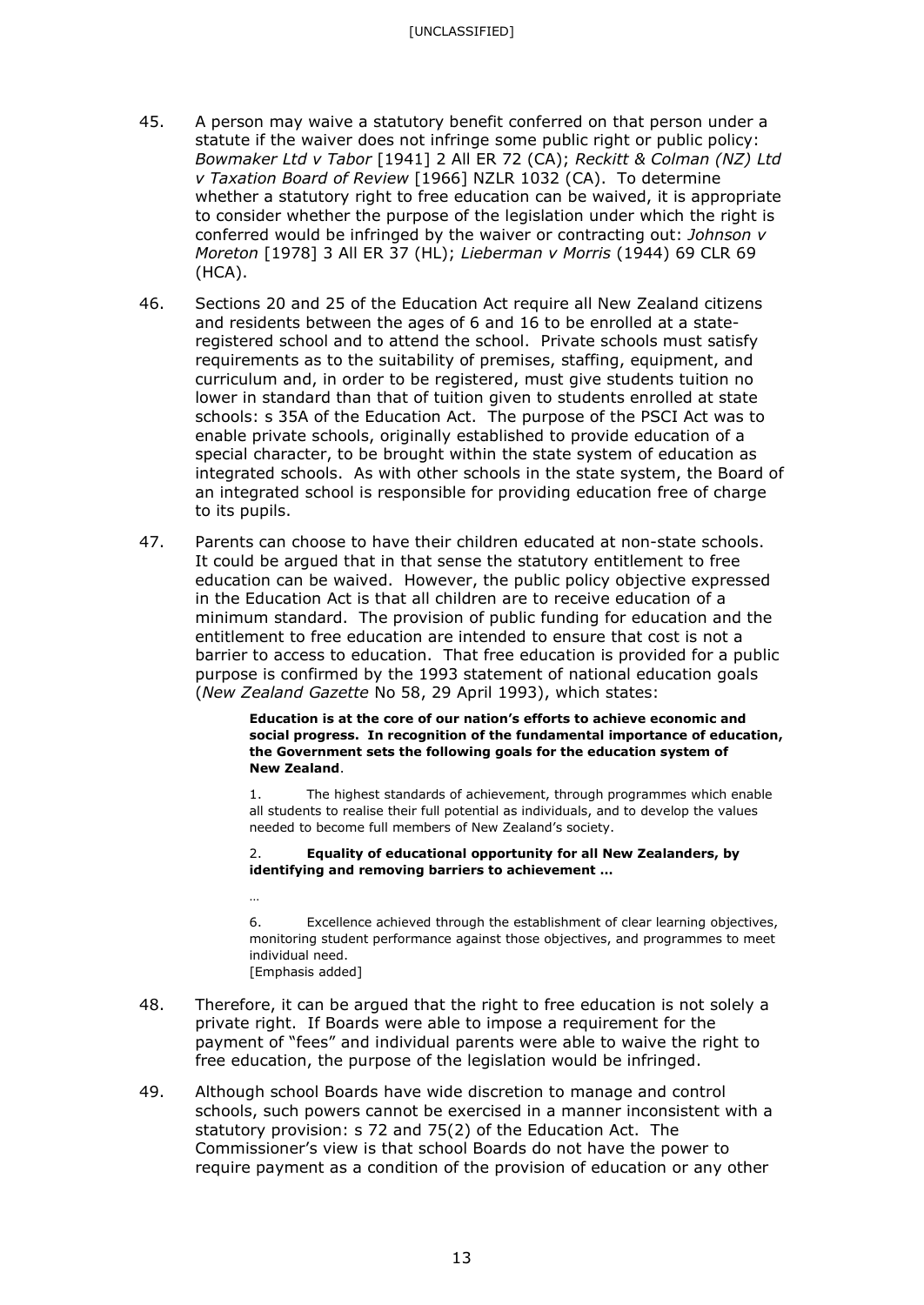[UNCLASSIFIED]

services or items that are properly regarded as being integral to the supply of education to which there is a statutory entitlement. The Commissioner acknowledges that, given that an illegal activity can be a taxable activity and given that the definition of "consideration" does not require a contract to exist between the supplier and recipient for a payment to be consideration, payment need not be enforceable for the payment to be consideration. Therefore, the fact the transaction is invalid because the parties do not have the power to enter into a transaction, does not mean the transaction would not be recognised for GST purposes: *C & E Commrs v Oliver* [1980] 1 All ER 353 (QBD). However, the statutory entitlement to education cannot be altered by a representation that education services are conditional on the payment of "fees".

50. Therefore, contributions paid to the Board of Trustees of a state school, whether for general or specific purposes, are not consideration for the supply of education services, even if there were a representation that reports or other information relating to the assessment of students would be withheld unless payment was made (albeit contrary to the legal position). However, if school Boards supplied other goods or services beyond the supply of education services on the basis that the supply was conditional on payment being made, the payment would be consideration for that supply. If a contribution made includes a charge for an item that is beyond the supply of education services, such as a school magazine, there will be a case for apportionment of the payment. Section 10(18) of the GST Act states:

> Where a taxable supply is not the only matter to which a consideration relates, the supply shall be deemed to be for such part of the consideration as is properly attributable to it.

### **Conclusion**

- 51. Amounts paid by parents are not consideration for the supply of education services to which there is a statutory entitlement. This is for the following reasons:
	- The definition of consideration under the GST Act is not the same as the contract law definition. A contract is not required between parents and school Boards for the payments to be consideration for GST purposes: *Turakina*. However, for the payments to be consideration for a supply, there must be a sufficient relationship between payments and a supply: *NZ Refining*; *Chatham Islands*; *Suzuki*; *Trustee, Executors*.
	- As there is a statutory right to free education, in circumstances where an amount is not paid for any particular purpose or for the undertaking of any specific obligation there will not be a sufficient connection between the payments and a supply. This is so even though there is an expectation that the payments would be used for the taxable activity: *Chatham Islands*; *NZ Refining*. The fact the amounts paid by parents to Boards may be used to meet the cost of things not covered by the Crown grant does not establish the necessary connection that the amounts are paid for services of a particular nature: *Turakina*; *Chatham Islands*.
	- GST consequences are determined on the basis of the legal character of the transaction: *Chatham Islands*. The relationship between parents and school Boards is based on the Education Act, which requires Boards of state schools to provide education and entitles students to free enrolment and education at state schools, and the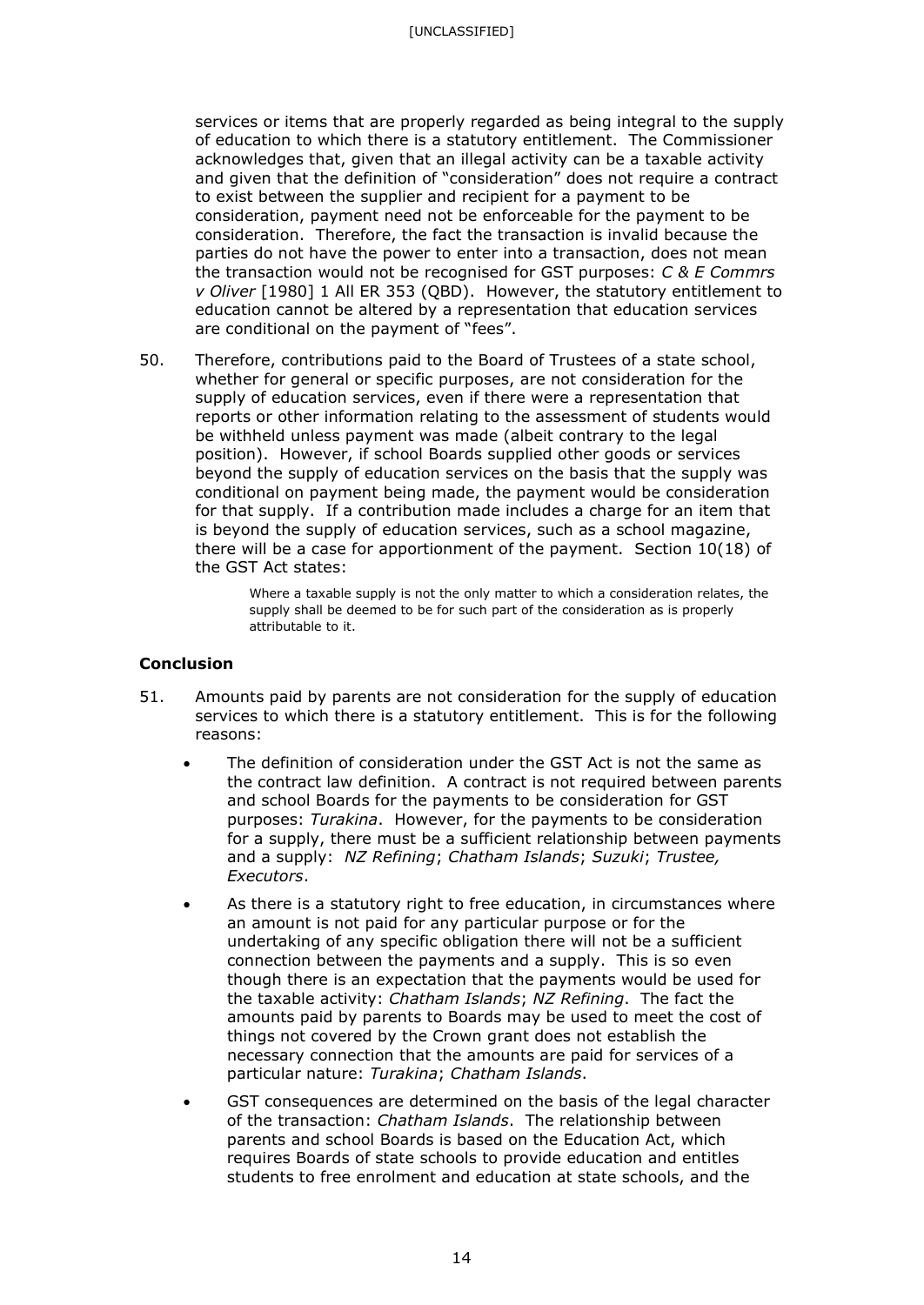PSCI Act, which entitles students enrolled at integrated schools to free education on the same terms and conditions as in state schools. The true legal nature of the arrangement between parents and the school Board is that school Boards have a statutory obligation to provide free education and students have a right to free education. The supply of education services is not conditional on the payment being made, and payment is not required for the supply of education services.

- It is possible to argue that where a representation is made that education services would be withheld if payment is not made, the payments would be made "in respect of, in response to or for the inducement of" the supply of education services. However, as there is a statutory entitlement to free education in state schools, the true legal position is that education services would be provided whether or not payment was made. Therefore, there would not be a sufficient connection between the payment of general or specific "fees" and the supply of education services to which there is a statutory entitlement.
- A statutory right conferred on a person may be waived only if the waiver does not infringe the purpose of the legislation: *Bowmaker Ltd v Tabor*; *Reckitt & Colman (NZ) Ltd v Taxation Board of Review*; *Johnson v Moreton*; *Lieberman v Morris*. The purpose of the Education Act is that all children should receive education of a minimum standard, and there should be no barriers to access to such education. That purpose would be infringed by a waiver of the right to free education and an ability of school Boards to require the payment of "fees" for education.
- The scope of the obligation to provide education services is defined by the national education guidelines and by the school's charter (into which the guidelines are incorporated). The supply of reports and other information relating to the assessment of students is integral to the supply of education services, and such information must be supplied free. The amounts would not be consideration, even if there were a representation that the supply of such information would be withheld unless payment was made (albeit contrary to the legal position).
- 52. Therefore, GST is not payable on amounts paid for the purpose of a general fund to assist the school with meeting costs or for activities that are an integral part of the curriculum that the school has an obligation to provide and in which participation by pupils is compulsory. However, if other services not integral to the supply of education services are supplied on the basis that the supply is conditional on payment being made, the payment will be consideration for that supply. If a separate charge is not made for such an item, apportionment may apply: s 10(18) of the GST Act.
- 53. For payments made by parents or guardians to schools to be consideration, it must be possible to identify a supply of goods or services other than the supply of education services that the schools must supply in terms of their charters. The issues that need to be considered are:
	- whether what is provided to students is within the scope of the statutory entitlement to education services; and
	- if the supply made is outside the scope of the statutory entitlement, whether there is a sufficient relationship between the supply and the payment.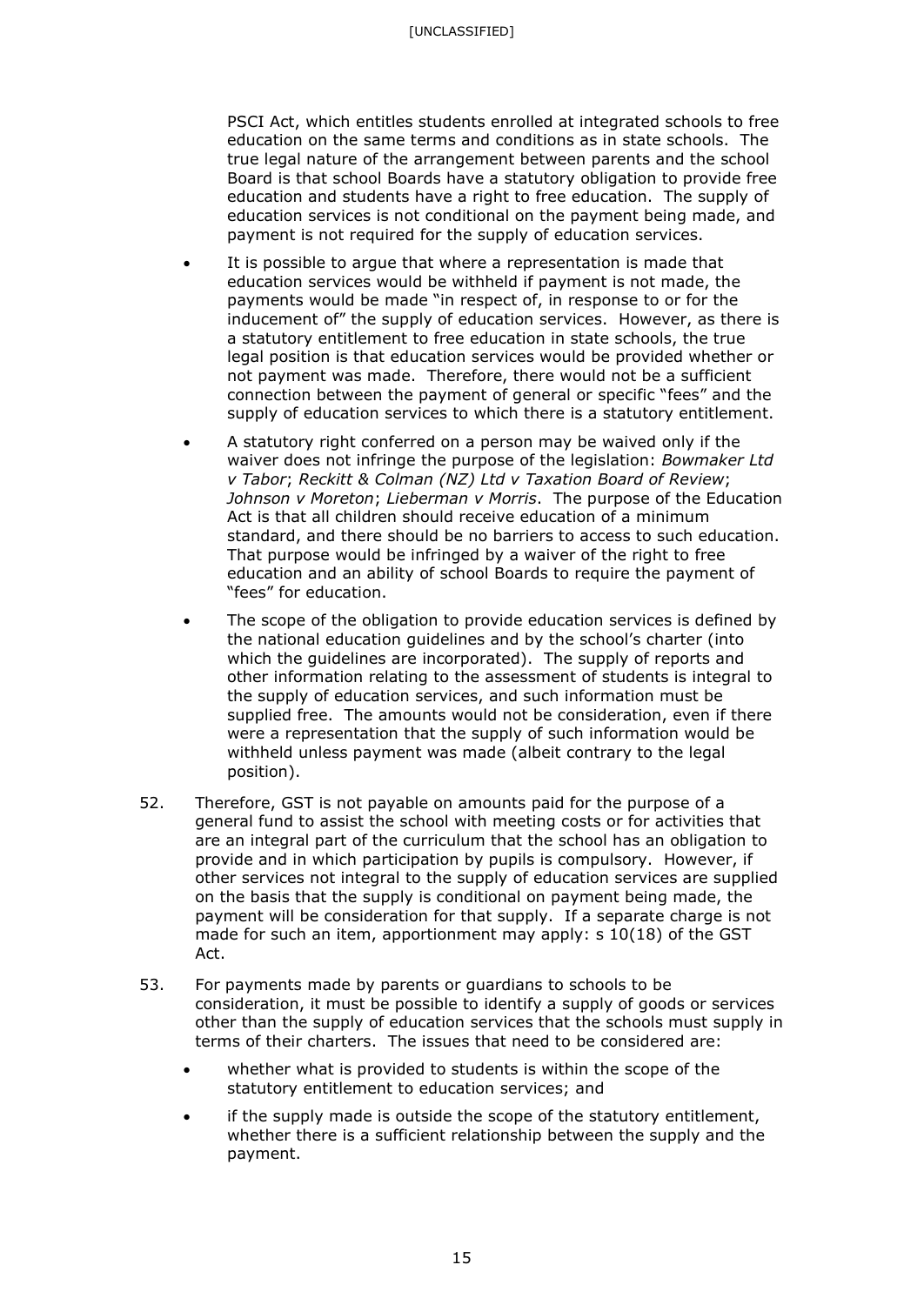# **Examples**

54. The following examples are included to assist in explaining the application of the law. It is assumed for the purposes of the following examples that the students are not international students.

# *Example 1 – General donation*

- 55. Each year the Board of Trustees of a state school asks parents or guardians of students enrolled at the school to make a contribution to assist with meeting school costs. The Board is not required to use the contribution for any particular purpose. The contribution is paid for the general purposes of the school, such as the school library, swimming pool, and shared computer facilities, all of which are facilities available to any student.
- 56. The payment is not consideration for the supply of education services as there is a statutory entitlement for students to receive education free of charge. As the payment is received for the general purposes of the school and the Board of Trustees does not undertake any obligation to supply any goods or services, such payments are not consideration for a supply of a different nature by the Board. Therefore, GST is not chargeable on the payments.

# *Example 2 – Payment for materials*

- 57. Students at a state school are asked to pay an amount for materials used in a clothing class. The students are not required to take ownership of the completed item but will not be entitled to ownership unless payment is made.
- 58. A charge cannot be made for the use of materials necessary for the delivery of education services to which there is a statutory entitlement. However, a charge can be made for the right to ownership of an item completed using such materials. The payment is not consideration for the use of the materials, as the use of such materials is necessary for the provision of instruction in the subject. However, if a student elects to take ownership of the completed item, the payment is consideration for the right to ownership of the item and the Board is liable to account for GST in respect of the payment.

# *Example 3 - Photocopying*

- 59. In addition to the general school donation, parents of students at a state school are asked to pay photocopying charges for materials (such as articles, extracts from textbooks, or homework exercises) used in teaching, even though such materials should be provided free of charge.
- 60. The payment is not consideration. It is implicit in the right to free education that there should be no charge for the cost of materials used in the delivery of the curriculum. The provision of photocopied materials necessary for teaching is integral to the supply of education services. GST is not chargeable on the payment.
- 61. However, if a student chooses to purchase a photocopied school magazine produced by students, the payment made would be consideration for the supply of that item and GST would be chargeable on the payment.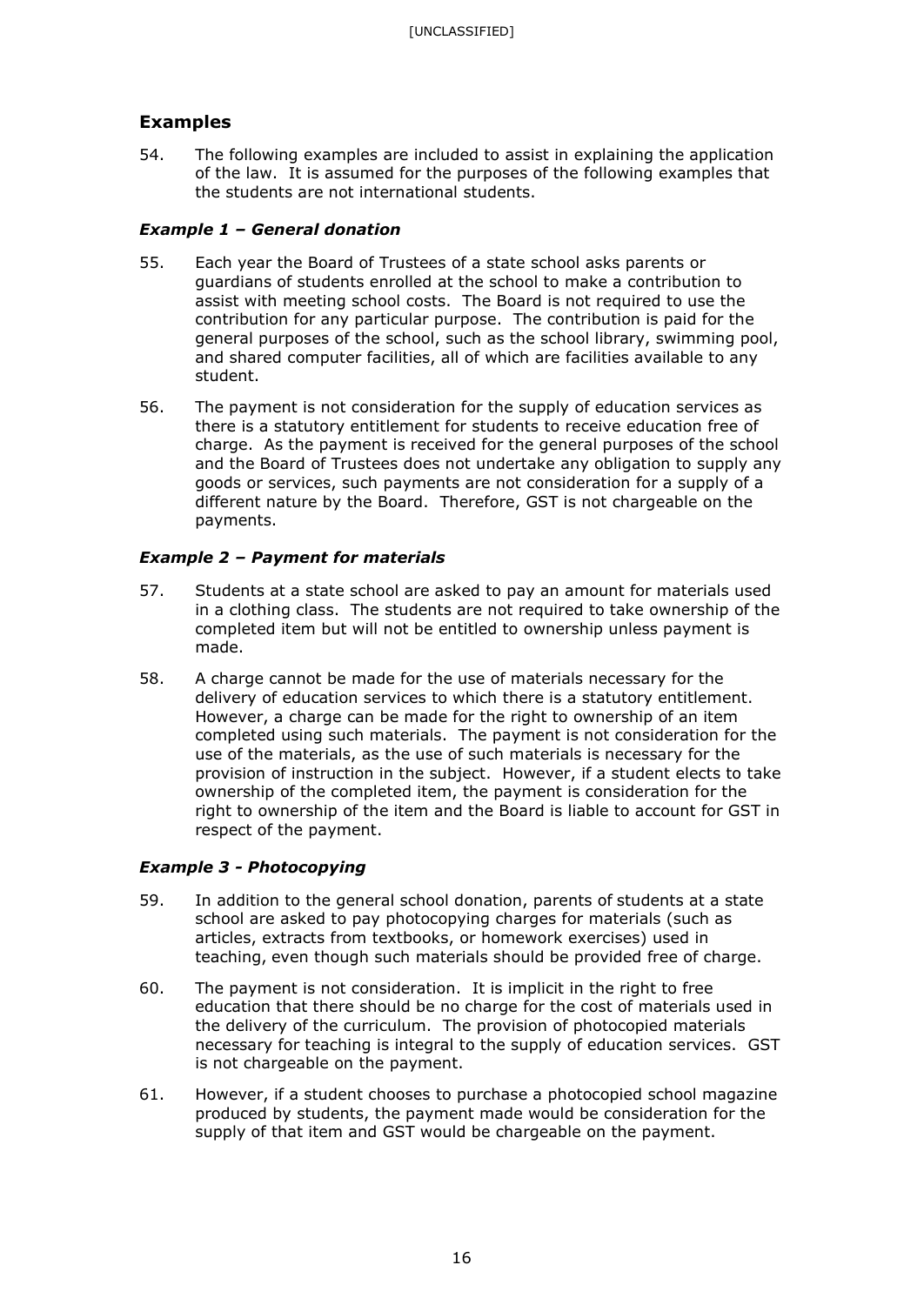## *Example 4 – School camp*

62. Students at a state school are asked for a donation towards the costs of a school camp (such as a Year 12 Outdoor Education camp, or beginning-ofyear camps for the whole of Year 9). Attendance at the camp is a compulsory part of the school's curriculum. The donation amount is not subject to GST. This is because the payment is not consideration for the supply of education services as there is a statutory entitlement for students to receive education free of charge. The camp forms part of the supply of education services by the school. The student will have been entitled to attend the camp regardless of whether payment was made. Therefore the payment does not have the requisite nexus to the supply for it to be consideration.

## *Example 5 – Stationery and work books*

- 63. A state school charges students for stationery packs and optional workbooks that students are entitled to keep. The payment is made for the supply of the stationery and the work book and is consideration. Therefore, GST is chargeable on the payment.
- 64. (The school may occasionally waive a payment for stationery by some students but this does not mean that the payments for stationery made by other students are not made for the supply of stationery.)

## *Example 6 – Visiting drama group*

- 65. A drama group puts on a performance at a state school. Attendance by students is optional but if students do wish to attend a charge is payable. The payment is consideration for the right to attend the performance and GST is chargeable on the payment.
- 66. Note, however, that when students are *required* to attend a drama performance as part of the curriculum, there is no obligation on parents to pay. Any payment by parents towards the cost of their child attending such a compulsory performance will not be subject to GST.

## *Example 7 – Advance payment of charges*

- 67. The Board of Trustees of a state school asks parents or guardians of students enrolled at the school to make a single payment in advance, in return for future items to be supplied by the school such as stationery and visiting drama groups and which the family has agreed to receive. Advance payment can also include an amount for a take-home item (such as a letterbox to be made in workshop technology) where the student has chosen to take that item home.
- 68. These goods and activities are not integral to the supply of education that the school has a statutory obligation to provide. The payment is made for the right to participate in the activities to which the payment relates or for the right to ownership of an item. The entitlement of students to these rights is conditional on payment being made and GST is chargeable on the payment.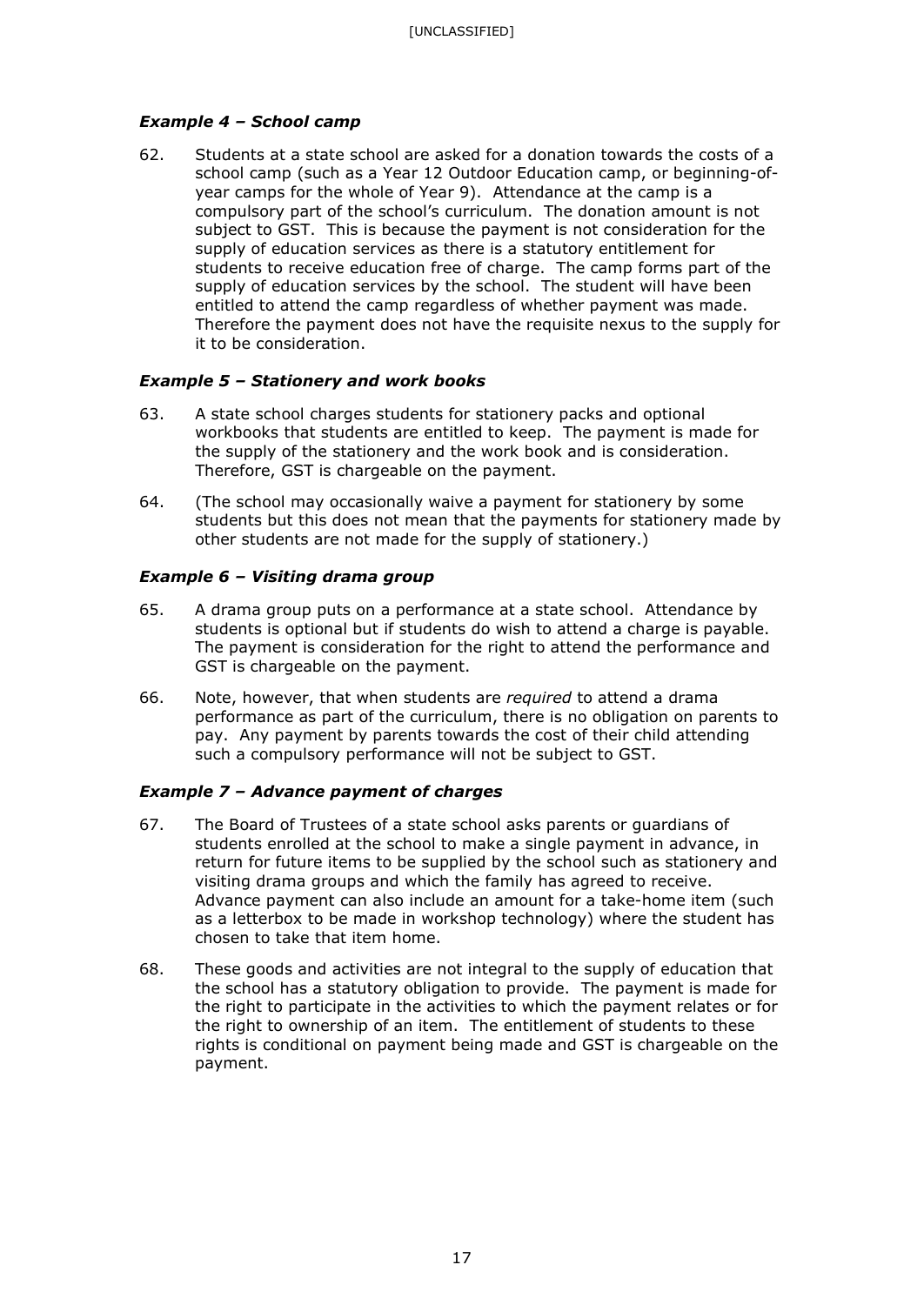### **References**

#### **Expired Ruling(s)**

BR Pub 03/04 BR Pub 09/01

#### **Subject references**

Education GST State integrated schools State schools

#### **Legislative references**

Crown Entities Act 2004 7(1)(d) Education Act 1989 3, 20, 25, 60, 60A, 61, 63, 63A, 72, 75, 79, 93 Goods and Services Tax Act 1985 5(6), 6(1)(b), 8(1), 10(2), 10(18) and the definitions of "consideration" and "public authority" in s2 Private Schools Conditional Integration Act 1975 25(5), 35(1), 36

#### **Case references**

- *A-G v Daniels* [2003] 2 NZLR 742 (CA) *Bowmaker Ltd v Tabor* [1941] 2 All ER 72 (CA) *Case R34* (1994) 16 NZTC 6,190
- *Case U1* (1999) 19 NZTC 9,001 *C & E Commrs v Oliver* [1980] 1 All ER 353 (QBD)
- *Chatham Islands Enterprise Trust v CIR* (1999) 19 NZTC 15,075 (CA)
- *CIR v NZ Refining Co Ltd* (1997) 18 NZTC 13,187 (CA) *The Director-General of Social Welfare v De Morgan* (1996) 17 NZTC 12,636 (CA) *Grant v Victoria University of Wellington* [2003]
- NZAR 185 (HC) *Johnson v Moreton* [1978] 3 All ER 37 (HL)
- *Lieberman v Morris* (1944) 69 CLR 69 (HCA)
- *Maddever v Umawera School Board* [1993] 2 NZLR 478 (HC)
- *Reckitt & Colman (NZ) Ltd v Taxation Board of Review* [1966] NZLR 1032 (CA)
- *Rotorua Regional Airport Limited v CIR* (2010) 24 NZTC 23,979 (HC)
- *Suzuki NZ Ltd v CIR* (2001) 20 NZTC 17,096 (CA)
- *Taupo Ika Nui Body Corporate v CIR* (1997) 18 NZTC 13,147 (HC)
- *Television NZ Ltd v CIR* (1994) 16 NZTC 11,295 (HC)
- *The Trustee, Executors and Agency Co NZ Ltd v CIR* (1997) 18 NZTC 13,076 (HC)
- *Turakina Maori Girls College Board of Trustees v CIR* (1993) 15 NZTC 10,032 (CA)
- *Ward v Byham* [1956] 2 All ER 318 (CA)
- *Williams v Williams* [1957] 1 All ER 305 (CA)

#### **Other references**

Education circular 2013/06 New Zealand Gazette No 58, 29 April 1993